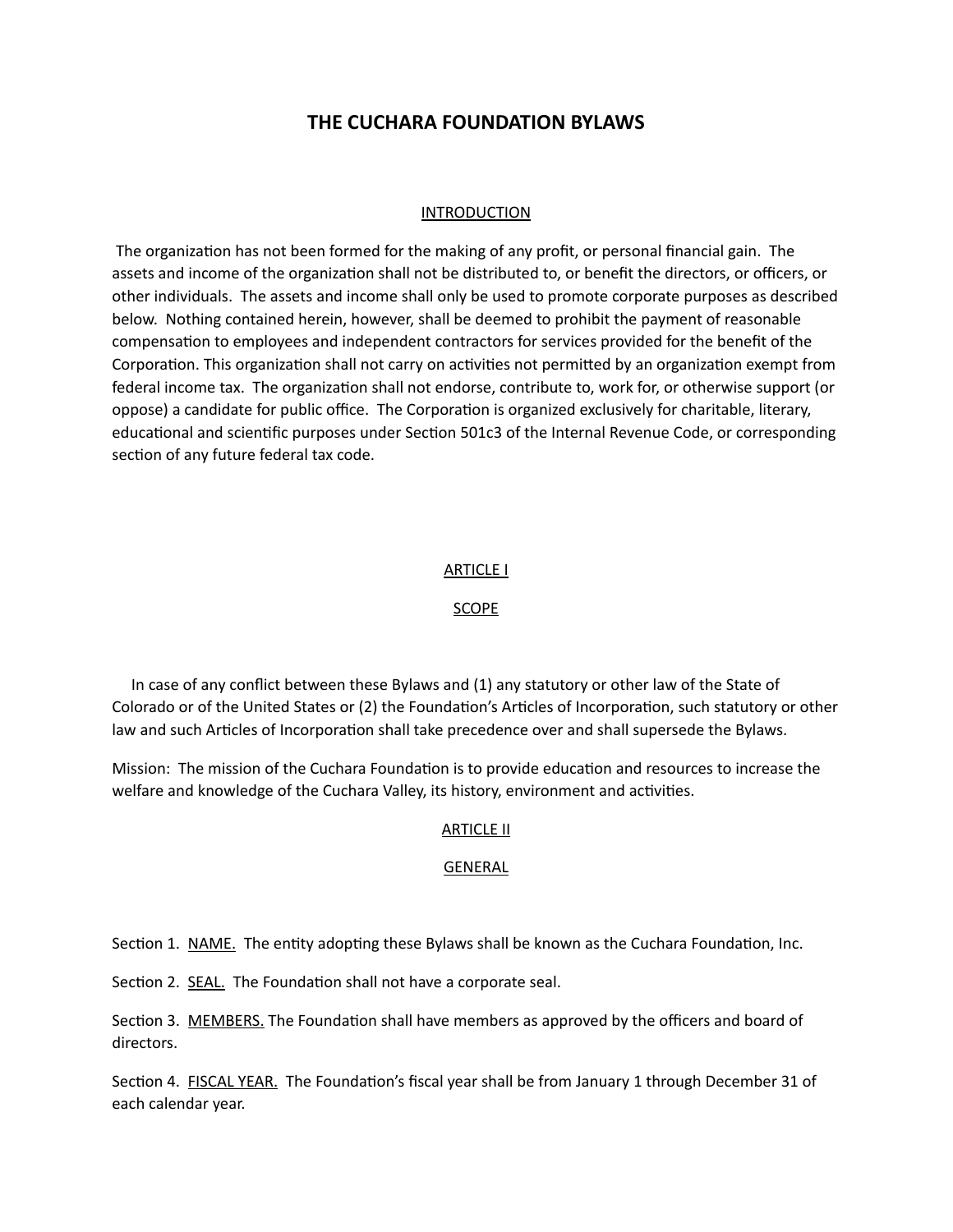### ARTICLE III

### PRINCIPAL OFFICE AND PURPOSE

Section 1: Office. The principal office of the Foundation in the State of Colorado for the transaction of the Foundation's business shall be at 137 Cuchara Avenue East, Cuchara, Colorado. The Foundation's Board of Directors may at any time change the location of the Foundation's principal office from one

### Board of Directors

- 1. General: The business and affairs of the Corporation shall be managed by a Board of Directors consisting of three to nine persons. The Board shall serve terms ending on the annual meeting and shall nominate and elect subsequent members of the Board. There shall be no limitations on the number of terms a Board member may serve.
- 2. Annual Meeting: The Board of Directors shall meet at least annually for the purpose of electing directors and officers and for the transaction of other business that may properly come before the Board. The annual meeting shall be held at a time and place designated by the Board.
- 3. Special Meetings: Special meetings may be requested by any member of the Board of Directors.
- 4. Notice of all meetings shall be provided to each board member by email. The notice shall state the place, date, and hour of meeting, and if for a special meeting, the purpose of the meeting. Such notice shall be e-mailed to all directors of record at the email address shown on the corporate books, at least seven days prior to the meeting. Such notice shall be deemed effective when board members respond that they have received the notice.
- 5. Place of Meeting: Meetings shall be held at locations that are convenient for the Board and location will be determined as each meeting is set.
- 6. Quorum: A majority of the directors shall constitute a quorum at a meeting. In the absence of a quorum, a majority of the directors may adjourn the meeting to another time without further notice required.
- 7. Voting by CF Board members shall be allowed in person, via phone participation and through email with a motion and second.
- 8. Informal Action: Any action required to be taken, or which may be taken, at a meeting may be taken without a meeting and without prior notice if a consent in writing, setting forth the action to be taken, is signed by all (100%) of the directors with respect to the subject matter of the vote.
- 9. Removal/Vacancies: A director shall be subject to removal, with or without cause, at a meeting called for that purpose by a two-thirds majority of the vote. Any vacancy on the Board of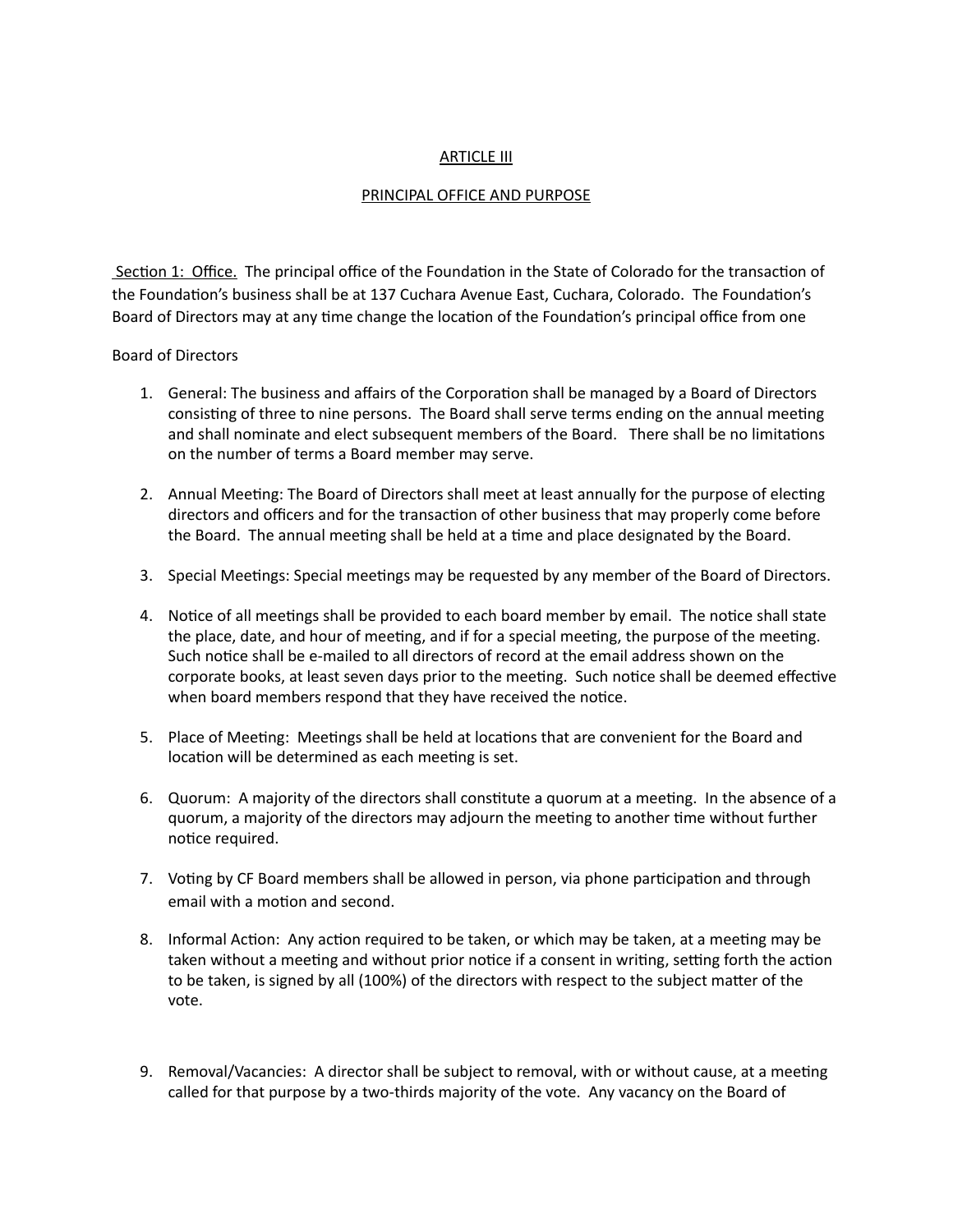Directors, whether by death, resignation, removal or any other cause, may be filled by the nomination and election of the remaining directors. A director elected to fill a vacancy shall serve the remaining term of his or her predecessor or until a successor has been elected.

10. Committees: The Board of Directors may appoint from its members a committee or committees, temporary or permanent, and designate the duties, powers and authorities of such committees.

Section 2: Purposes. The Foundation is created exclusively for charitable, educational and scientific purposes, including, for such purposes, the making of distributions to organizations that qualify as exempt or charitable organizations under Title 26 of the United States Internal Revenue Code, Subtitle A, Chapter 1, Subchapter F, Part I, Section 501 $\mathbb{O}(3)$  or Section 501 $\mathbb{O}(7)$  or under Title 26 of the United States Internal Revenue Code, Subtitle A, Chapter 1, Subchapter B, Part VI, Section 170©(1). In particular, such purposes shall include

- (a) The promotion and advancement of the mission of the Cuchara Foundation for operational and capital needs as such needs are communicated to the Foundation by the Board of Directors.
- (b) The cooperation with and encouragement of other organizations and individuals to accomplish the mission of the Foundation.
- (c) The undertaking of such other and further projects and tasks considered appropriate by the Directors of the Foundation; and
- (d) The doing of all the things provided for and permitted under the laws of the State of Colorado pertaining to non-profit corporations.

# ARTICLE IV

# **AUTHORITY**

The Board of Directors of the Foundation and the Foundation itself shall be governed by the applicable provisions of the United States Internal Revenue Code, these Bylaws and the Foundation's Articles of Incorporation.

# **Officers**

- 1. Number of Officers: The officers of the Corporation shall be a President, a Secretary and a Treasurer.
- 2. President: The President shall be the Chief Executive Officer of the Foundation, shall be the Chairman of the Board of Directors and shall preside at all meetings of the Board and its Executive Committee, if such is created by the Board.
- 3. Secretary: The Secretary shall give notice of all meetings of the Board of Directors, keep an accurate list of the directors and shall have the authority to certify any records, or copies of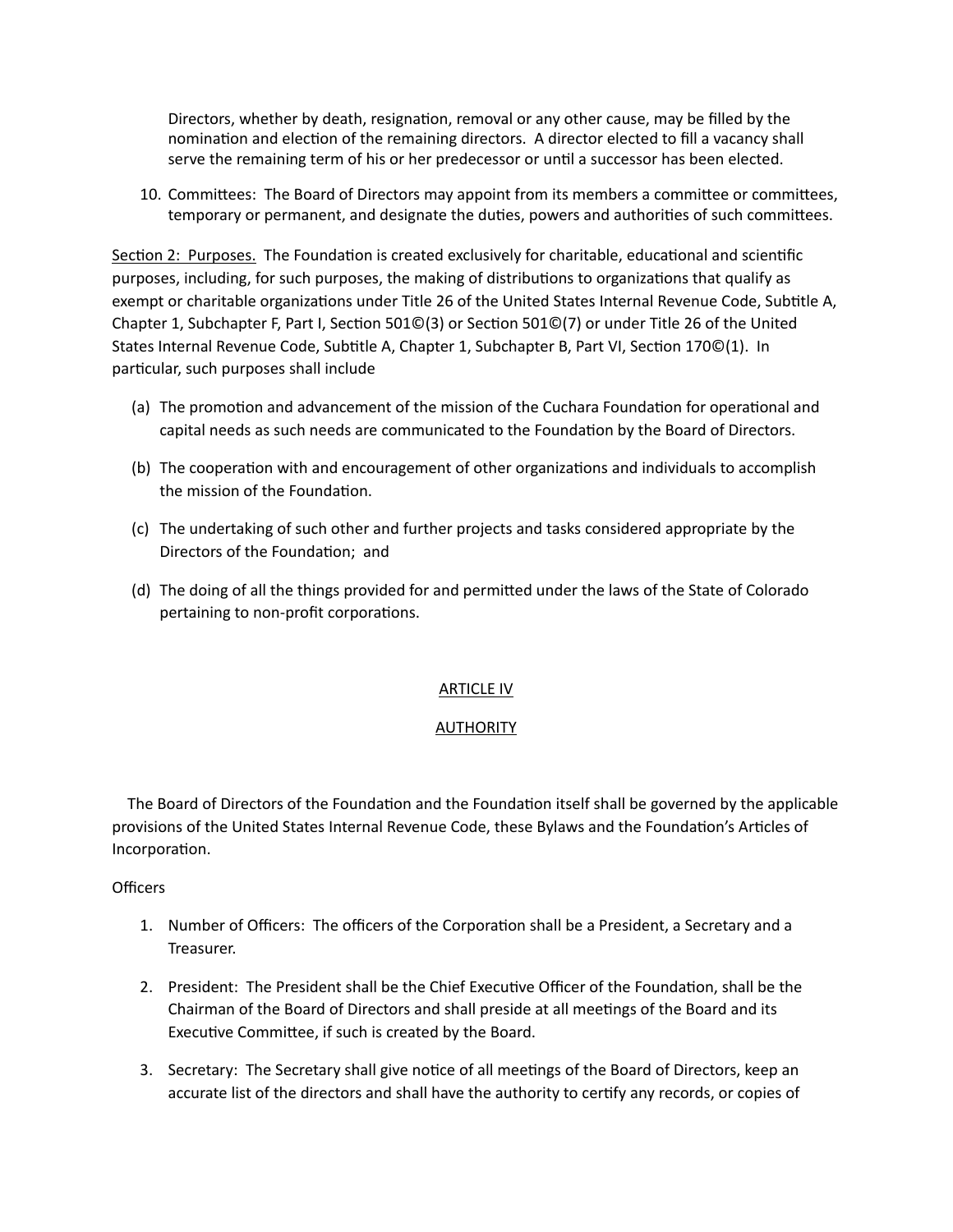records, as the official records of the Corporation. The Secretary shall maintain the minutes of the Board of Director's meetings and all committee meetings.

4. Treasurer: The Treasurer shall oversee the financial records of the Corporation, shall prepare an annual budget for the Board's approval and shall issue payments in accordance with the annual budget or upon the direction of the Board of Directors. The Treasurer shall provide an annual accounting of all financial transactions of the Corporation, such to be completed within 45 days of the end of the fiscal year, which is December 31.

# ARTICLE V

# COMPOSTION OF BOARD OF DIRECTORS

Section 1. Number of Directors. The Foundation's Board of Directors (the "Board") shall consist of no fewer than three and no more than nine Directors. The corporation shall indemnify its officers, directors, employees and agents to the greatest extent permitted by law. The corporation shall have power to purchase and maintain insurance on behalf of any person who is or was a director, officer,

employee, or agent of the corporation or who is or was serving at the request of the corporation,

partnership, joint venture, trust, other enterprise, or employee benefit plan, against any liability

asserted against such person and incurred by such person in any such capacity or arising out of any

status as such, whether or not the corporation would have the power to indemnify such person against

such liability under the provisions of this Article.

# ARTICLE VI

# FUNDS AND LIABILITIES

- 1. All funds of the Corporation shall be deposited in a bank of the Board's choice. Disbursements shall be made at the discretion of the Treasurer. All checks must be signed by the Treasurer and one other member of the Board of Directors.
- 2. No Director or Officer of the Corporation shall have the authority to make any contract for unbudgeted indebtedness of the Corporation without the authority of the Board of Directors.

# ARTICLE VII

# CONFLICT OF INTEREST POLICY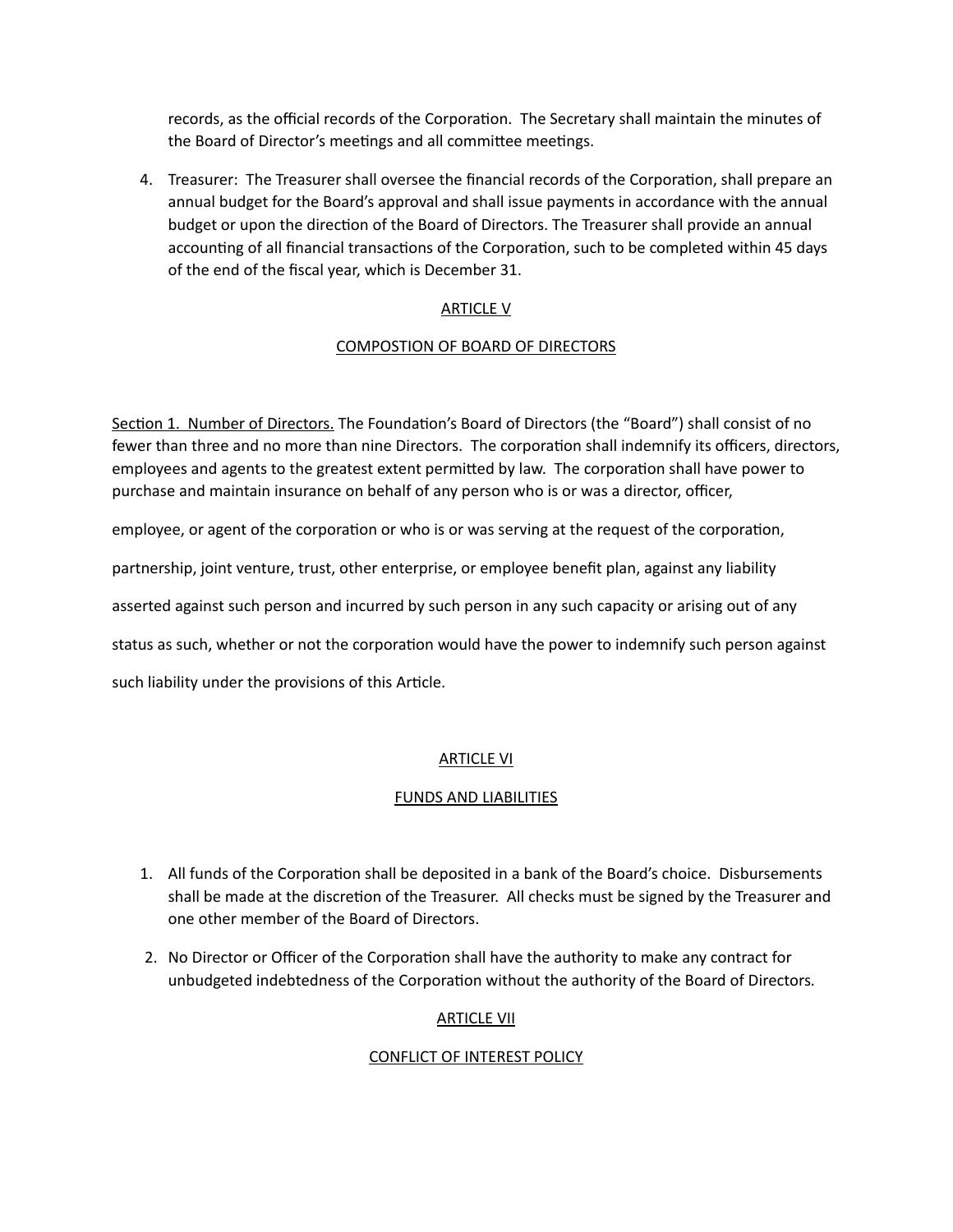1. Purpose: The purpose of the conflict of interest policy is to protect the Corporation's interest when it is contemplating entering into a transaction or arrangement that might benefit the private interest of an officer or director of the Corporation or might result in a possible excess benefit transaction. This policy is intended to supplement but not replace any applicable state and federal laws governing conflict of interest applicable to nonprofit and charitable organizations.

# 2. Definitions:

- a. Interested Person: Any director, officer, or a member of a committee with governing board delegated powers, who has a direct or indirect financial interest, as defined below, is an interested person.
- b. Financial Interest: A person has a financial interest if the person has, directly or indirectly, through business, investment, or family:
	- i. An ownership or investment interest in any entity with which the Corporation has a transaction or arrangement,
	- ii. A compensation arrangement with the Corporation or with any entity or individual with which the Corporation has a transaction or arrangement, or
	- iii. A potential ownership or investment interest in, or compensation arrangement with, any entity or individual with which the Corporation is negotiating a transaction or arrangement. Compensation includes direct or indirect remuneration as well as gifts or favors that are not insubstantial. A financial interest is not necessarily a conflict of interest. Under Paragraph 3, Subparagraph b below, a person who has a financial interest may have a conflict of interest only if the appropriate governing board or committee decides that a conflict of interest exists.

# 3. Procedures:

- a. Duty to disclose: In connection with any actual or possible conflict of interest, an interested person must disclose the existence of the financial interest and be given the opportunity to disclose all material facts to the directors and members of committees with governing board delegated powers considering the proposed transaction ort arrangement.
- b. Determining whether a conflict of interest exists:

After disclosure of the financial interest and all material facts, and after any discussion with the interested person, he/she shall leave the governing board or committee meeting while the determination of a conflict of interest is discussed and voted upon. The remaining board or committee members shall decide if a conflict of interest exists.

c. Procedures for addressing the conflict of interest: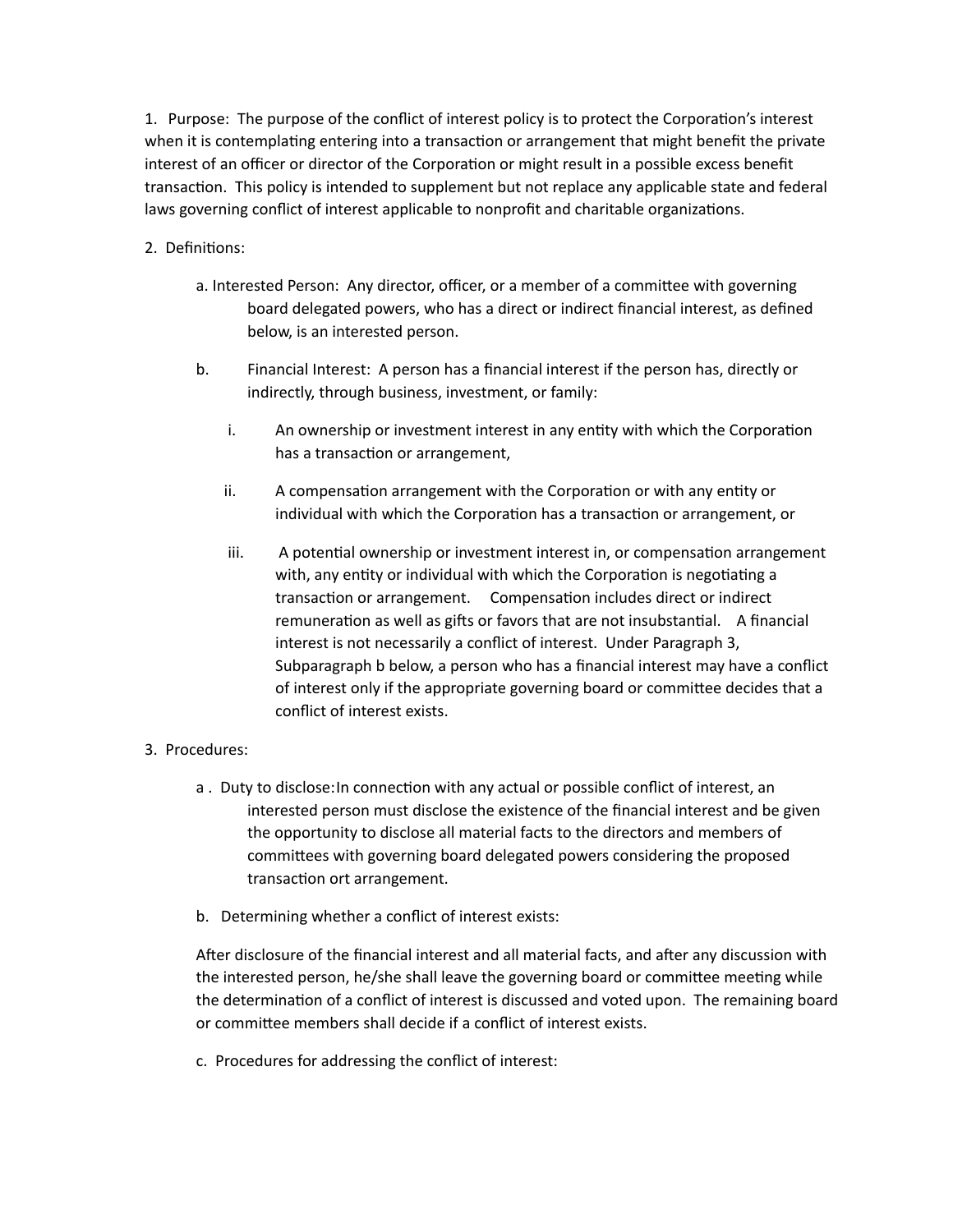- i. An interested person may make a presentation at the governing board or committee meeting, but after the presentation, he/she shall leave the meeting during the discussion of, and the vote on, the transaction or arrangement involving the possible conflict of interest.
- ii. The chairperson of the governing board or committee shall, if appropriate, appoint a disinterested person or committee to investigate alternatives to the proposed transaction or arrangement.
- iii. After exercising due diligence, the governing board or committee shall determine whether the Corporation can obtain with reasonable efforts a more advantageous transaction or arrangement from a person or entity that would not give rise to a conflict of interest.
- iv. If a more advantageous transaction or arrangement is not reasonably possible under circumstances not producing a conflict of interest, the governing board or committee shall determine by a majority vote of the disinterested directors whether the transaction or arrangement is in the Corporation's best interest, for its own benefit, and whether it is fair and reasonable. In conformity with the above determination it shall make its decision as to whether to enter into the transaction or arrangement.
- d. Violations of the conflicts of interest policy:
	- i. If the governing board or committee has reasonable cause to believe a member has failed to disclose actual or possible conflicts of interest, it shall inform the member of the basis for such belief and afford the member an opportunity to explain the alleged failure to disclose.
	- ii. If, after hearing the member's response and after making further investigations as warranted by the circumstances, the governing board or committee determines the member has failed to disclose an actual or possible conflict of interest, it shall take appropriate disciplinary and corrective action.

4. Records of proceedings: The minutes of the governing board and all committees with board delegated powers shall contain:

- i. The names of the persons who disclosed or otherwise were found to have a financial interest in connection with an actual or possible conflict of interest, the nature of the financial interest, any action to determine whether a conflict of interest was present, and the governing board's or commiFee's decision as to whether a conflict of interest in fact existed.
- ii. The names of the persons who were present for discussions and votes related to the transaction or arrangement, the content of the discussion, including any alternatives to the proposed transaction or arrangement, and a record of any votes taken in connection with the proceedings.
- 5. Compensation:
	- i. A voting member of the governing board who receives compensation, directly or indirectly, from the Corporation for services is precluded from voting on matters pertaining to that member's compensation.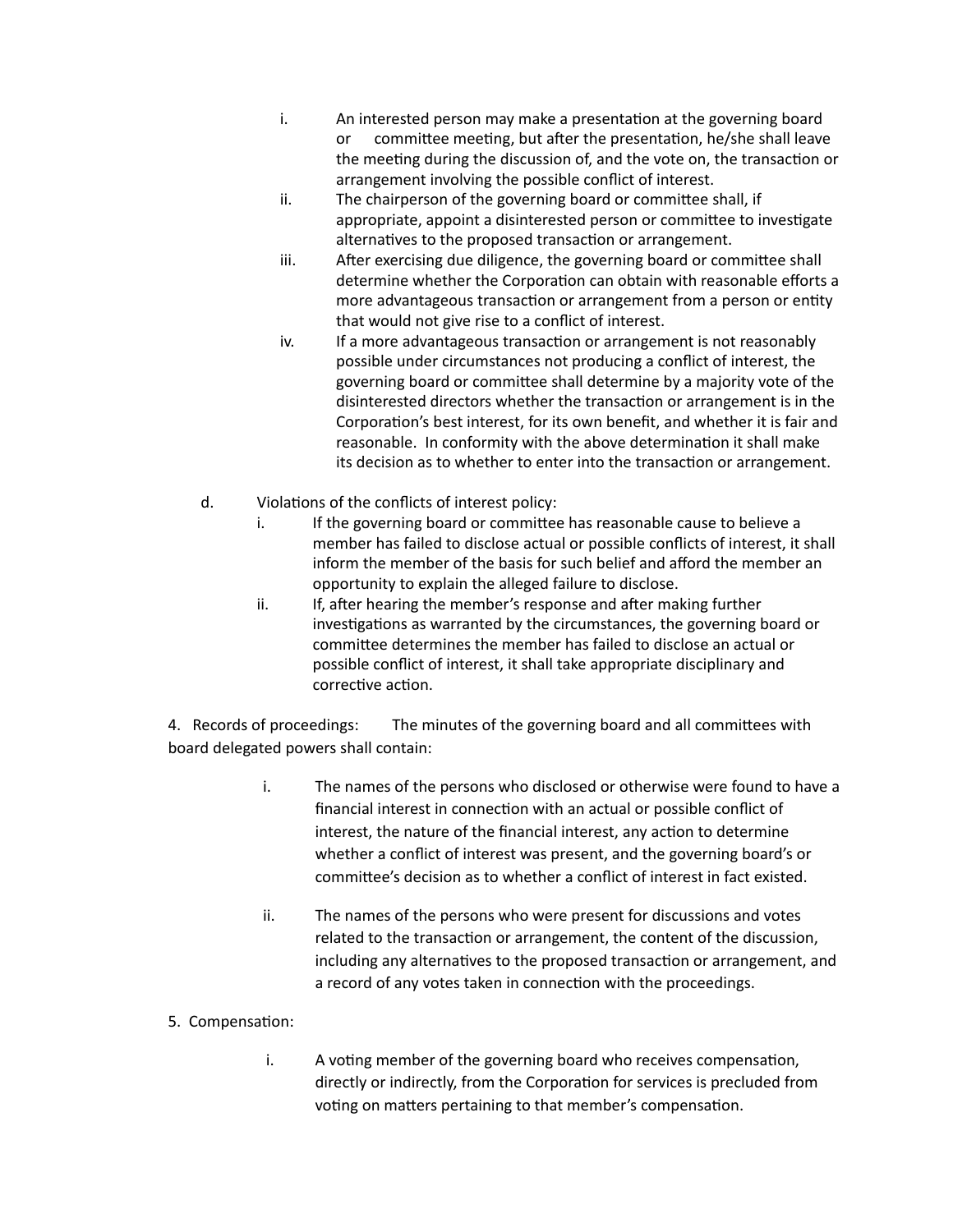- ii. A voting member of any committee whose jurisdiction includes compensation matters and who receives compensation, directly or indirectly, from the Corporation for services is precluded from voting on matters pertaining to that member's compensation. I
- ii. No voting member of the governing board or any committee whose jurisdiction includes compensation matters and who receives compensation, directly or indirectly, from the Corporation, either individually or collectively, is prohibited from providing information to any committee regarding compensation.

6. Annual statements: Each director, officer and member of a committee with governing board delegated powers shall annually sign a statement which affirms such person:

- i. has received a copy of the conflicts of interest policy,
- ii. Has read and understands the policy,
- iii. Has agreed to comply with the policy, and
- iv. Understands the Corporation is charitable and in order to maintain its federal tax exemption it must engage primarily in activities which accomplish one or more of its tax-exempt purposes.

7. Periodic reviews: To ensure the Corporation operates in a manner consistent with charitable purposes and does not engage in activities that could jeopardize its tax-exempt status, periodic reviews shall be conducted. The periodic reviews shall, at a minimum, include the following subject:

- i. Whether compensation arrangements and benefits are reasonable, based on competent survey information, and the result of arm's length bargaining.
- ii. Whether partnerships, joint ventures, and arrangements with management organizations conform to the Corporation's written policies, are properly recorded, reflect reasonable investment or payments for goods and services, further charitable purposes and do not result in inurement, impermissible private benefit or in an excess benefit transaction.

8. Use of outside experts: When conducting the periodic reviews as provided for in Paragraph 7 above, the Corporation may, but need not, use outside advisors. If outside experts are used, their use shall not relieve the governing board of its responsibility for ensuring reviews are conducted.

# ARTICLE VIII

# DISSOLUTION